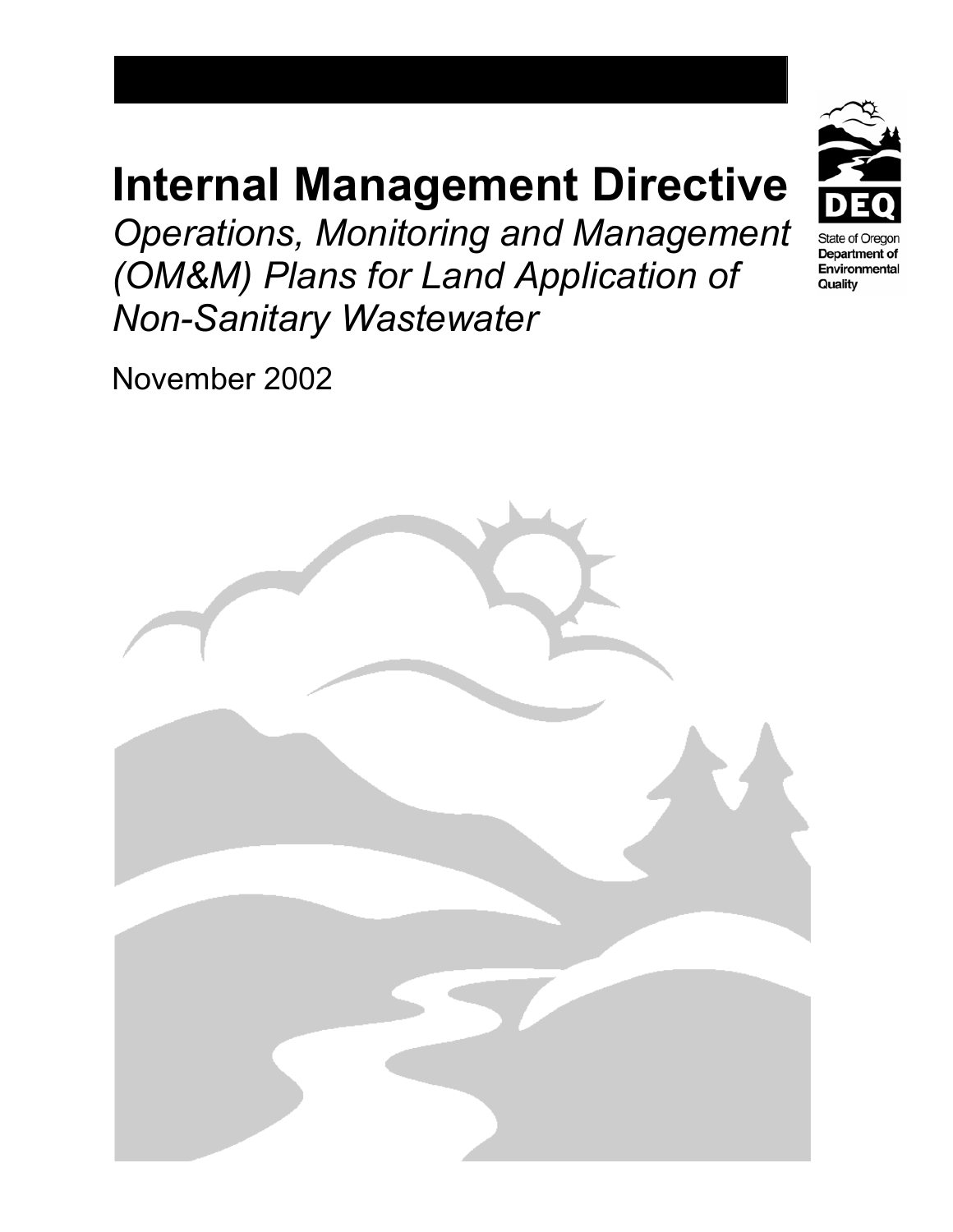The current version of this guidance document can be found on the Department's web site at:

**<http://www.deq.state.or.us>**

**Direct yourself to the Water Quality Division and click on Permits**



Printed on Recycled Paper

#### **ACCESSIBILITY INFORMATION**

This information is available in alternate format (e.g., large type, Braille) by calling DEQ's Office of Communications and Outreach in Portland at 503-229-5317 or toll-free inside Oregon at 1-800-452- 4011, x5317. People with hearing impairments can call DEQ's TTY number at 503-229-6993.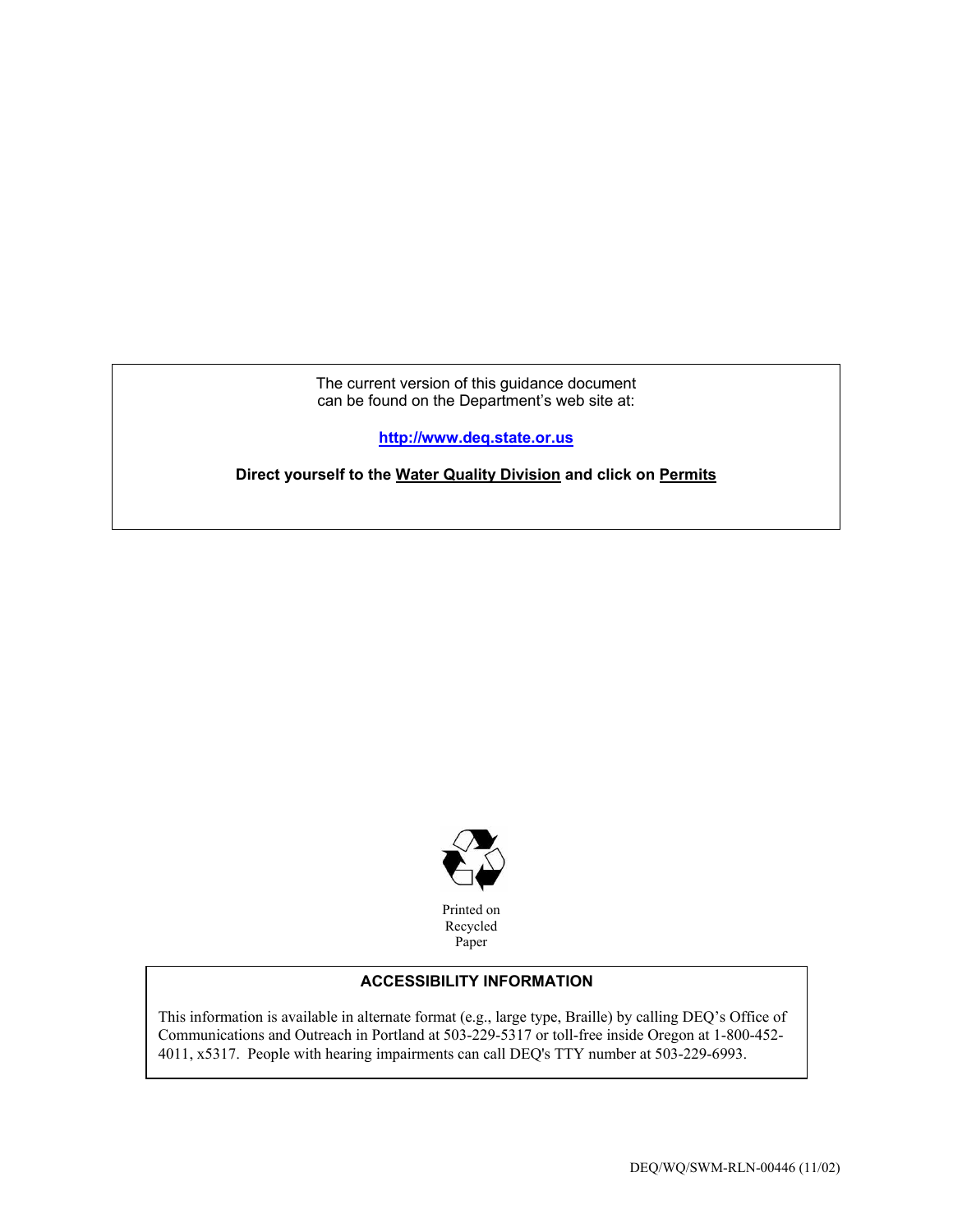# **TABLE OF CONTENTS**

| 1.1 |                                                                                          |     |
|-----|------------------------------------------------------------------------------------------|-----|
| 1.2 |                                                                                          |     |
| 13  |                                                                                          |     |
| 1.4 |                                                                                          |     |
|     |                                                                                          |     |
| 2.1 |                                                                                          |     |
| 2.2 |                                                                                          |     |
| 2.3 |                                                                                          |     |
| 2.4 |                                                                                          |     |
|     | 2.4.1                                                                                    |     |
|     | 2.4.2                                                                                    |     |
| 2.5 |                                                                                          |     |
|     | 2.5.1                                                                                    |     |
|     | 2.5.2                                                                                    |     |
|     | 2.5.3                                                                                    |     |
|     | 2.5.4                                                                                    |     |
|     | 2.5.5                                                                                    |     |
|     | 2.5.6                                                                                    |     |
|     | 2.5.7                                                                                    |     |
|     | 2.5.8                                                                                    |     |
|     | 2.5.9                                                                                    |     |
| 2.6 |                                                                                          |     |
|     | 2.6.1                                                                                    |     |
|     | 2.6.2                                                                                    |     |
|     | 2.6.3                                                                                    |     |
|     | 2.6.4                                                                                    |     |
|     | 2.6.5                                                                                    |     |
|     | 2.6.6                                                                                    |     |
| 2.7 |                                                                                          |     |
| 2.8 |                                                                                          |     |
| 2.9 |                                                                                          |     |
|     | 2.10 CONTINGENCY PLAN FOR PREVENTION AND HANDLING OF SPILLS AND UNPLANNED DISCHARGES  10 |     |
|     |                                                                                          |     |
|     |                                                                                          | .11 |
| 3.2 |                                                                                          |     |
| 3.3 |                                                                                          |     |
|     |                                                                                          |     |
| 4.1 |                                                                                          |     |
| 4.2 |                                                                                          |     |
| 4.3 |                                                                                          |     |
|     |                                                                                          |     |
|     |                                                                                          |     |
|     |                                                                                          |     |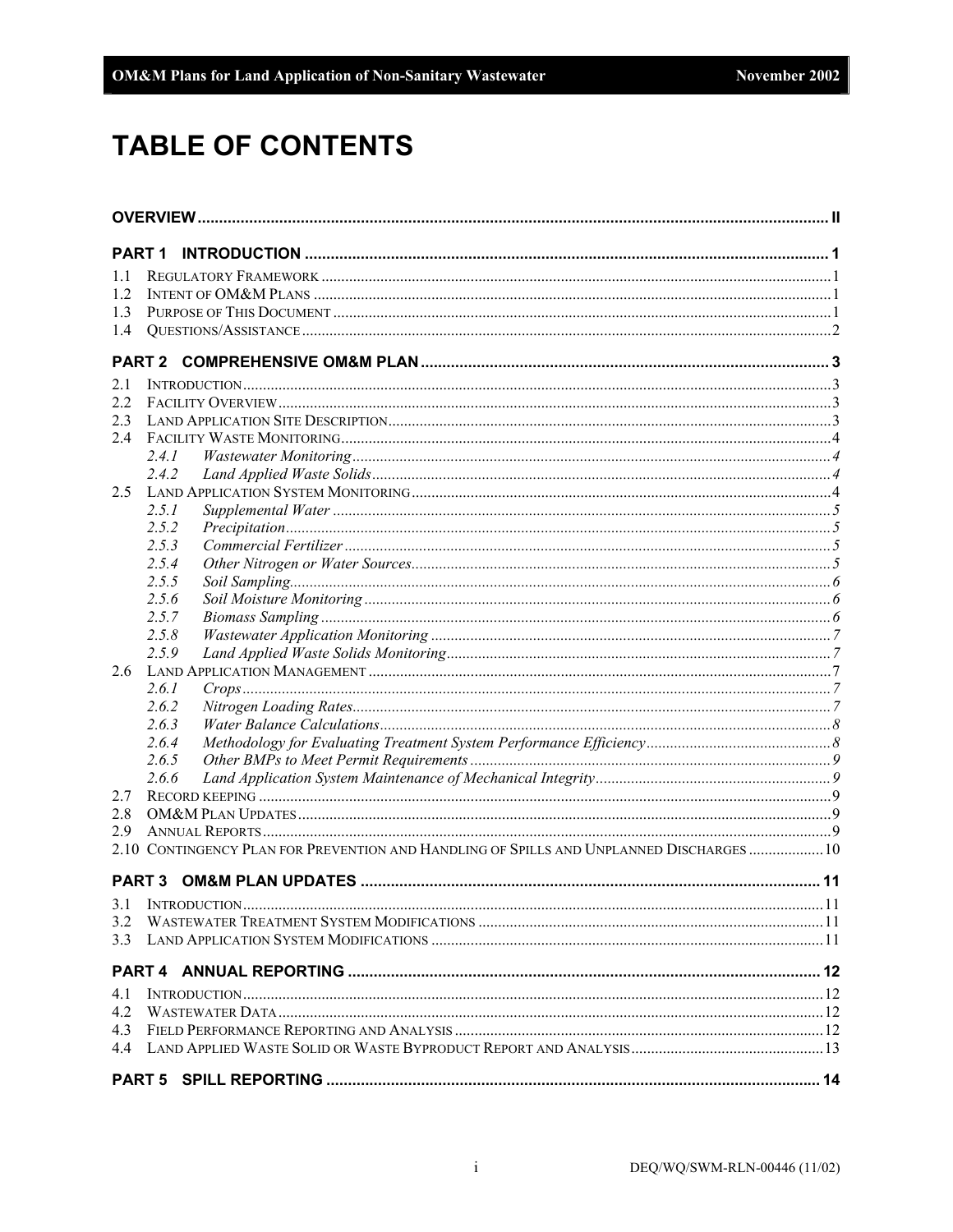# **OVERVIEW**

This document is divided into four parts: Introduction; Operations, Monitoring and Monitoring (OM&M) Plans; OM&M Plan Updates; and Annual Reporting. A brief description of the content of each part follows.

**PART 1 – INTRODUCTION** describes the regulatory framework, intent of the OM&M Plan, and the purpose of this guidance document.

**PART 2 – COMPREHENSIVE OM&M PLAN** describes the potential content of a comprehensive OM&M Plan.

**PART 3 – OM&M PLAN UPDATES** describes the content and timing of comprehensive OM&M Plan updates.

**PART 4 – ANNUAL REPORTING** describes the content and timing of annual reporting.

**PART 5 – SPILL REPORTING** describes the cause, content and timing of spill reporting.

#### **The Following Examples and Supplement Documents are available from the DEQ Eastern Region Office in Pendleton**

- Example Table 1 Wastewater Data
- Example Table 2 Field Performance Report
- Example Table 3 Land Applied Waste Solid and Byproduct Report
- Example OM&M Plan (to be developed)
- Attachment 1: Oregon State University Extension Service "Analytical Laboratories Serving Oregon" EM8677
- Attachment 2: University of Idaho Cooperative Extension System "Soil Sampling" Bulletin 704
- Attachment 3: Oregon State University Extension Service "Methods of Soil Analysis Used in the Soil Testing Laboratory at Oregon State University" SM 89:4
- Attachment 4: Oregon Department of Environmental Quality Memorandum entitled "Plan Review Requirements for Industrial and Commercial Sources that are permitted by NPDES & WPCF Wastewater Discharge Permits, WQ-Eastern Region" dated January 8, 2001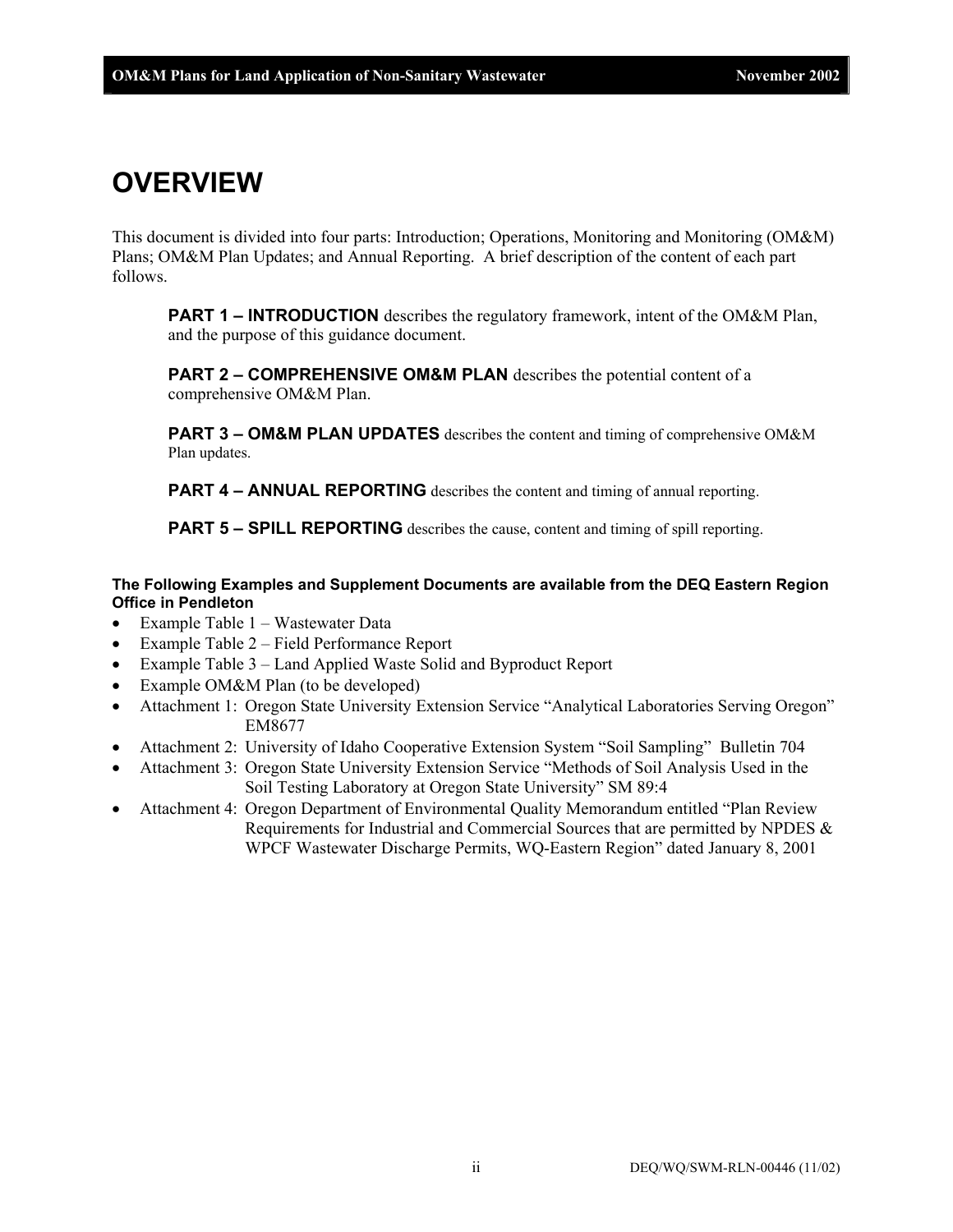# **PART 1 INTRODUCTION**

# **1.1 Regulatory Framework**

The Federal Water Pollution Control Act (also referred to as the Clean Water Act) establishes a federal mandate to protect waters of the United States. The State of Oregon addresses that mandate, in part, through Oregon Revised Statutes (ORS) Chapters 468 and 468B. Oregon Administrative Rules (OAR) Chapter 340, Division 45 (authorized by ORS 468B) provides for the implementation of state Water Pollution Control Facilities (WPCF) permits that are issued by the Department of Environmental Quality (DEQ). A WPCF or National Pollutant Discharge Elimination System (NPDES) permittee that land applies wastewater is required by the permit to develop and implement a land application system Operations, Monitoring, & Management (OM&M) Plan. Once the OM&M Plan is approved by DEQ, it becomes an enforceable part of the permit.

# **1.2 Intent of OM&M Plans**

The intent of an OM&M Plan is to describe methods that allow wastewater to be efficiently treated and beneficially used in a land application program rather than being disposed of in other manners, while still protecting human health and the environment. The beneficial use of wastewater through a properly managed land application system (i.e., at rates favorable to crops with respect to the amount and timing of nutrients and water) provides a mechanism for treatment. Proper land application of treated wastewater could also provide benefits such as enhancing soil characteristics, recycling naturally occurring nutrients, and reusing valuable water instead of surface or ground water resources.

# **1.3 Purpose of This Document**

The purpose of this document is to provide guidance on the preparation and review of comprehensive OM&M Plans, OM&M Plan updates, and associated quarterly and annual reports. If the content and format of submitted OM&M Plans, updates, and annual reports follow this guidance, it is expected that these documents will be easier to prepare and be more complete and uniform. The submittal of such documents will also allow DEQ to review and approve them in a more timely and efficient manner.

This document both describes items to be considered in an approvable OM&M Plan and provides examples of how a facility might address these items. Both the drafter and reviewer of any specific plan are entitled to use professional judgment to determine how this guidance should be applied to a specific operation. Each plan should be tailored to the size and particulars of each specific facility.

Because an approved OM&M Plan is an enforceable part of the WPCF or NPDES permit, it is important that the Plan contain sufficient flexibility and contingency plans to allow smooth and continuous operation of the land application system while simultaneously protecting human health and the environment.

Groundwater quality protection is a primary concern in the permitting process and in the operation and maintenance of the facility. Groundwater quality protection requirements are covered under OAR 340- 040, where a groundwater characterization is required for permitted sources having the potential to adversely impact groundwater quality. Based on information presented in the groundwater characterization, a Groundwater Monitoring Plan may be required. A separate guidance document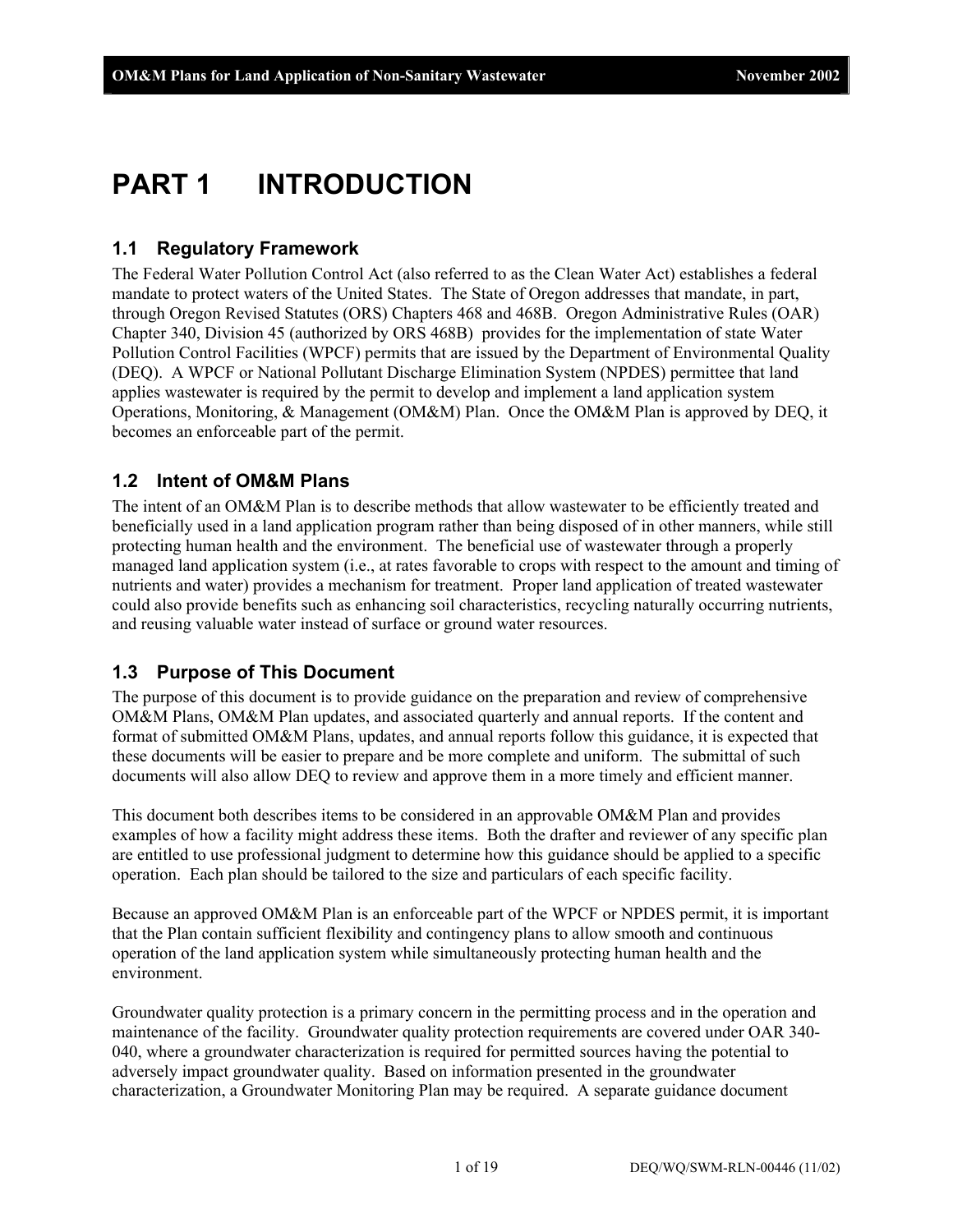Groundwater Monitoring Plan Part B: Guidelines (1994) is available to assist a permittee in crafting a DEQ-approvable Groundwater Monitoring Plan. When the permittee believes it is appropriate, the two Plans may be incorporated into one document. It should be noted that a Groundwater Monitoring Plan is required to be stamped by a registered geologist, where as an OM&M Plan is not.

# **1.4 Questions/Assistance**

For questions or assistance in developing or reviewing OM&M Plans for specific facilities contact the Water Quality permit program at the nearest DEQ region office, or at DEQ headquarters, Water Quality Division in Portland, (503) 229-5630 or toll-free inside Oregon at 1-800-452-4011.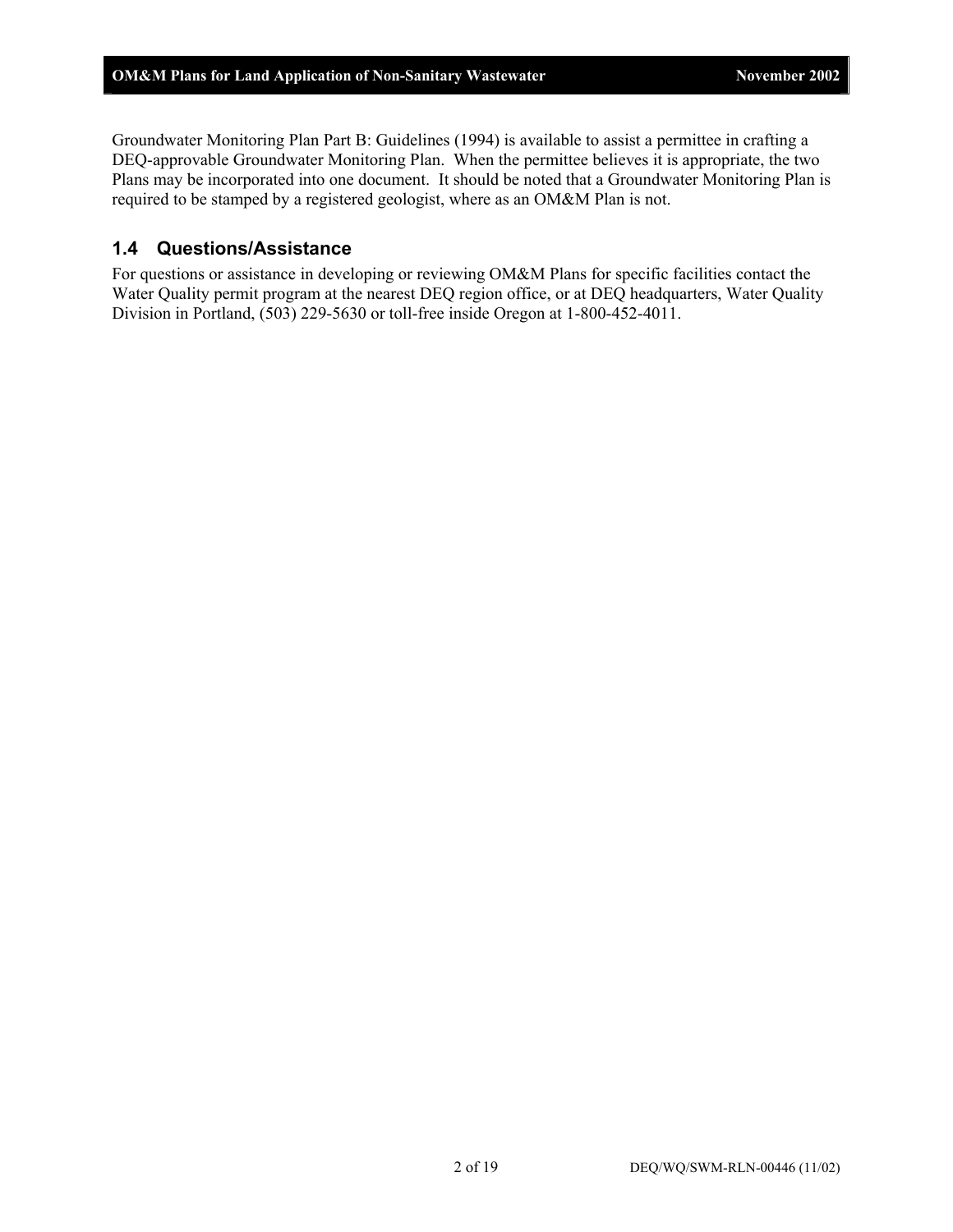# **PART 2 COMPREHENSIVE OM&M PLAN**

# **2.1 Introduction**

As indicated in Section 1.2, the intent of a comprehensive OM&M Plan is to describe methods that allow wastewater to be efficiently treated and beneficially used in a land application program rather than being disposed of in other manners, while still protecting human health and the environment. The comprehensive OM&M Plan should include a description of the facility overview, land application site description, facility waste monitoring, land application system monitoring, land application management, record keeping, OM&M Plan updates, annual reports, and contingency plan for prevention and handling spills and unplanned discharges. These topics are discussed in detail in the following sections.

# **2.2 Facility Overview**

A description of the facility should include, at a minimum, the following information:

- Permit type, file number, legal name, common name, facility address, phone number, and source contact,
- Type of facility (e.g., frozen food processing, domestic waste, meat packing),
- Process overview (e.g., cooking, freezing, grinding), wastewater treatment process (e.g. primary, secondary, etc.)
- Flow diagram (i.e., indicate the "life cycle" of the water to be land applied, should be in a flow schematic with tank storage and process capabilities),
- Wastewater sources (e.g., brine water, cooling water, process water, defrost water),
- Waste solid sources (e.g., mint hay slugs, onion skins, vegetable tare dirt, biosolids, tallow),
- Generalities regarding wastewater quality and quantity (e.g., annual averages, volumes, and constituents),
- Contact information of parties responsible for various aspects of environmental compliance.

# **2.3 Land Application Site Description**

A description of the land application site should include, at a minimum, the following information:

- Location (i.e., legal description, LLID-GIS location),
- Map(s) illustrating field acreage and identification,
- Design capacity (e.g., volume of water, mass of nutrients, land capacity assessment, expressed in table form for nutrient and consumptive loadings, etc.),
- Description of land application system (e.g., construction and layout of piping, pump station(s), storage lagoon(s), surge basin(s), irrigation distribution system(s),
- Location of any drinking water wells, agricultural dry wells, drainage ditches, surface water, etc.,
- Acknowledgment of any written agreements with contract land owners to ensure permit compliance regarding management of wastewater.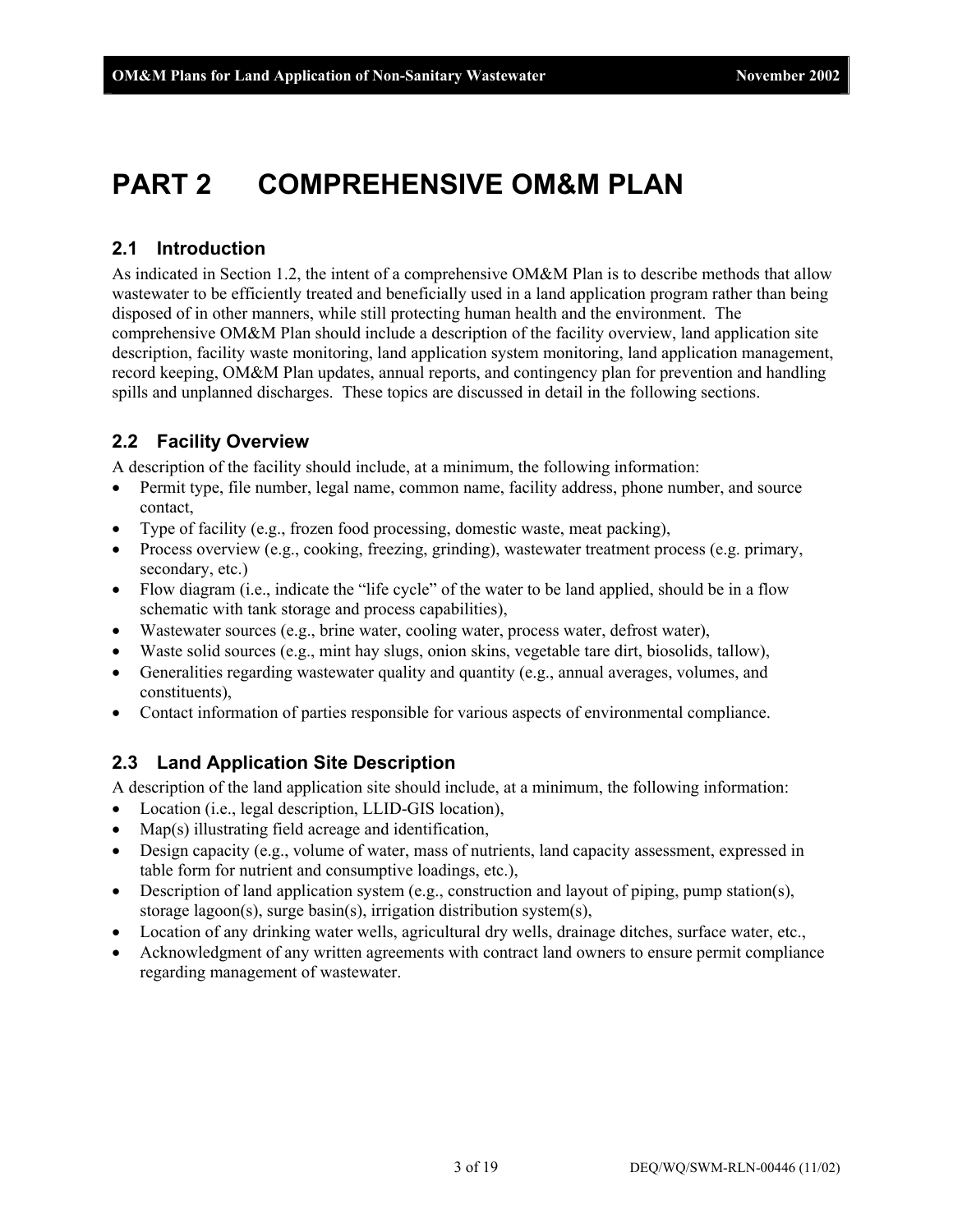# **2.4 Facility Waste Monitoring**

A description of the materials generated by the facility to be land applied must be provided. This description should include the facility wastewater and waste solids.

#### *2.4.1 Wastewater Monitoring*

A description of the facility wastewater should include both quantity and quality information.

Information regarding wastewater *quantity* should include:

- Measurement techniques (e.g., flowmeters, flumes),
- Frequency (e.g., weekly, monthly, seasonal),
- Location (i.e., at a point representative of wastewater volume sent to distribution systems).

Information regarding wastewater *quality* should include:

- Sample type (e.g., grab, composite),
- Sampling methods (e.g., autosampler, bailer),
- Frequency (e.g., weekly, monthly),
- Parameters (e.g., total kjeldahl nitrogen (TKN), nitrate as nitrogen (NO<sub>3</sub>-N), total dissolved solids (TDS), chemical oxygen demand (COD), Biochemical Oxygen Demand (BOD), free chlorine (Cl), metals, Electrical Conductivity (EC)),
- Analytical methods (e.g., Standard Analytical Methods, DEQ approved methods),
- Field Quality Assurance / Quality Control (QA/QC) procedures (e.g., field equipment calibration, field equipment decontamination, sample duplicates, field blanks, rinse water blanks, trip blanks),
- Acknowledgement that a copy of laboratory QA/QC procedures are kept by the Permittee.

#### *2.4.2 Land Applied Waste Solids*

A description of the facility land applied waste solids should include both quantity and quality information.

Information regarding waste solids *quantity* should include:

- Measurement techniques (e.g., dry tonnages, truck weight),
- Frequency (e.g., at times solids are generated, when trucked out to a site, field storage timeline).

Information regarding waste solids *quality* should include:

- Sample type (e.g., grab, composite),
- Sampling methods (e.g., core, surface of stockpile),
- Frequency (e.g., when applied, weekly, batch),
- Parameters (e.g., total kjeldahl nitrogen (TKN), nitrate as nitrogen  $(NO_3-N)$ , organic nitrogen %),
- Analytical methods (e.g., Standard Analytical Methods, DEQ approved methods),
- Field Quality Assurance / Quality Control (QA/QC) procedures (e.g., field equipment decontamination),
- Acknowledgement that a copy of laboratory QA/QC procedures are kept by the Permittee.

# **2.5 Land Application System Monitoring**

A description of how the facility is to account for land application program activities must be provided. This description should include how the land application of both wastewater and waste solids will be monitored.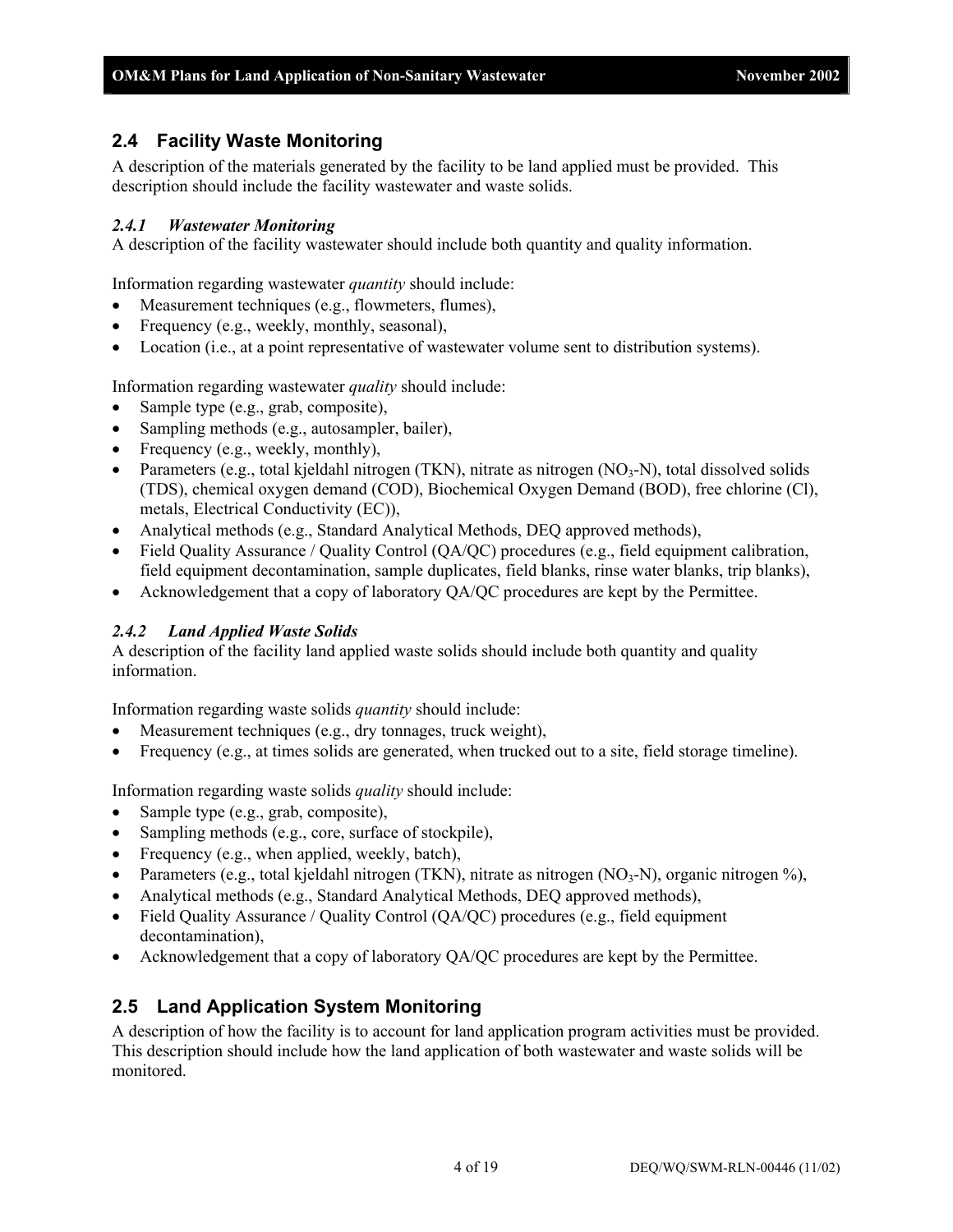#### *2.5.1 Supplemental Water*

A description of the land applied supplemental fresh water should include both quantity and quality information.

Information regarding supplemental water *quantity* should include:

- Measurement techniques (e.g., flowmeters, flumes),
- Frequency (e.g., weekly, monthly),
- Location (i.e., at a point representative of wastewater volume sent to distribution systems).

Information regarding supplemental water *quality* should include:

- Sample type (e.g., grab, composite),
- Sampling methods (e.g., autosampler, bailer),
- Frequency (e.g., weekly, monthly, quarterly, annually),
- Parameters (e.g., total kjeldahl nitrogen (TKN), nitrate as nitrogen (NO<sub>3</sub>-N), Electrical Conductivity, total dissolved solids (TDS)),
- Analytical methods (e.g.,  $NO<sub>3</sub>$ -N by EPA Test Method 352.1),
- Field Quality Assurance / Quality Control (QA/QC) procedures (e.g., field equipment calibration, field equipment decontamination, sample duplicates, field blanks, rinse water blanks, trip blanks),
- Acknowledgement that a copy of laboratory QA/QC procedures are kept by the Permittee.

#### *2.5.2 Precipitation*

A description of the average natural precipitation quantities in the specific area that the land application sites are located should be included.

Information regarding precipitation *quantity* should include:

- Monitoring location (i.e., at a point representative of land application sites or at the closest localized weather station),
- Monitoring frequency (e.g., daily, weekly),
- Methodology (e.g., rain gauges, weather station data).

#### *2.5.3 Commercial Fertilizer*

A description of commercial fertilizer applications to the land application sites should include both quantity applied and fertilizer type (quality).

Information regarding commercial fertilizer *quantity* should include:

- Monitoring location (i.e., per field),
- Record Keeping (e.g., purchase orders, calculation sheets provided by fertilizer seller),
- Timing of application (e.g., pre-plant, mid-season application).

Information regarding commercial fertilizer *quality* should include:

• Available nitrogen content (e.g., %, pounds N per pound of fertilizer).

#### *2.5.4 Other Nitrogen or Water Sources*

A description of other nitrogen or water source applications to the land application sites should include both quantity and quality.

Information regarding other nitrogen or water source applications *quantity* should include:

- Measurement techniques,
- Monitoring location,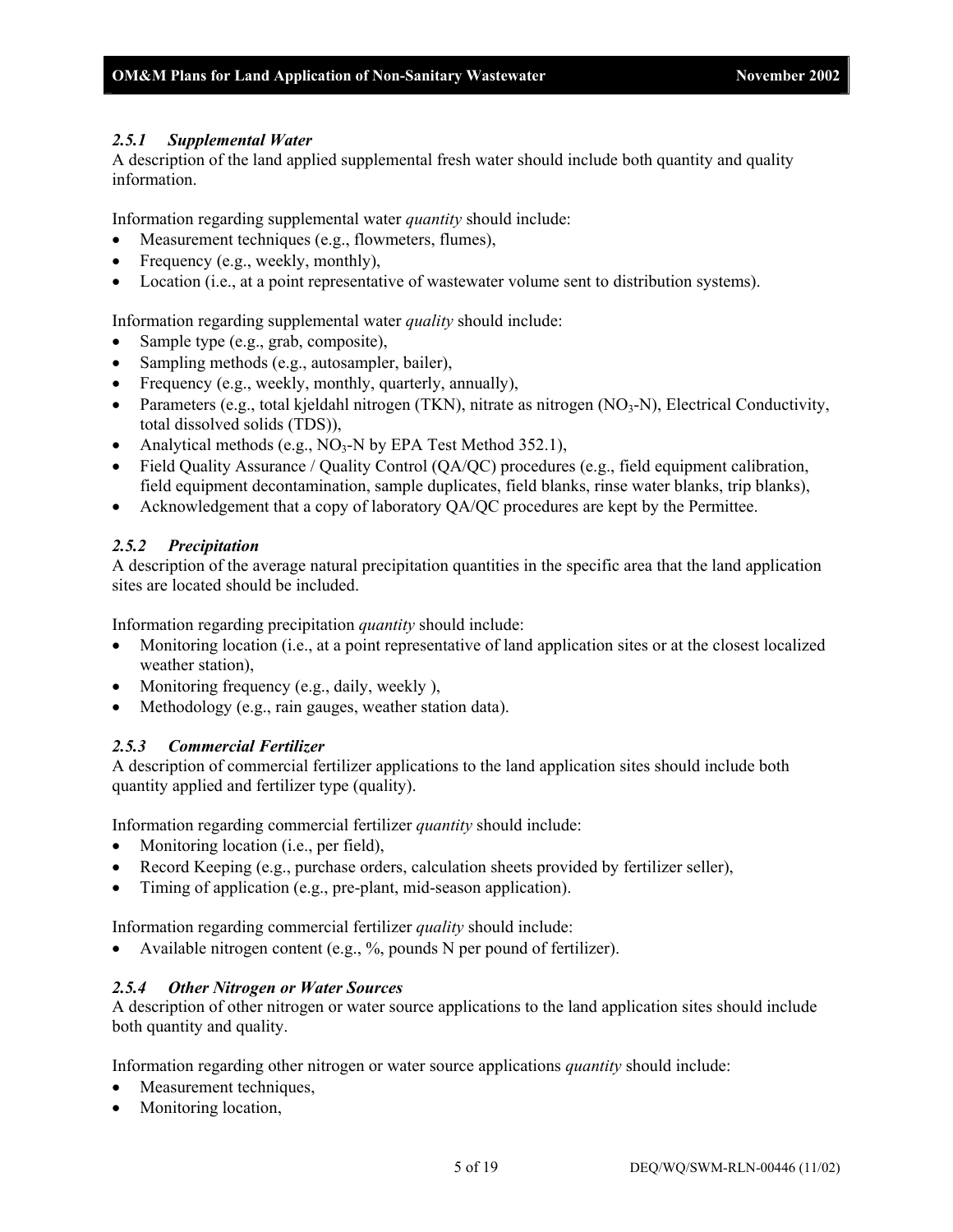• Frequency.

Information regarding other nitrogen or water source applications *quality* should include:

- Sample type,
- Sampling methods,
- Frequency,
- Parameters,
- Analytical methods,
- Field Quality Assurance / Quality Control (QA/QC) procedures,
- Acknowledgement that a copy of laboratory QA/QC procedures are kept by the Permittee.

#### *2.5.5 Soil Sampling*

A description of a particular soil sampling and monitoring protocol, as part of the nitrogen balance and soil salinity tracking on land application sites regarding soil fertility, should include:

#### *2.5.5.1 Residual Nitrogen*

- Parameters (e.g., NO3, NH4, OM, are required, P, K, pH, S, Zn, optional),
- Number and Distribution of Sampling Locations (e.g., follow University of Idaho soil sampling guide, create representative soil sampling per soil types),
- Sampling Methodology and Equipment (e.g., hand sampling, hydraulic soil probe),
- Sampling Frequency and Depth (e.g., pre-plant, post-plant),
- Analytical Methods (e.g., Standard Analytical Methods, OSU's Methods of Soil Analysis Used in the Soil Testing Laboratory at Oregon State University).

#### *2.5.5.2 Salinity*

- Parameters (e.g., Electrical Conductivity-EC),
- Number and Distribution of Sampling Locations (e.g., follow OSU soil sampling guide, create representative soil sampling per soil types),
- Sampling Methodology and Equipment (e.g., hand sampling, hydraulic soil probe),
- Sampling Frequency and Depth (e.g., pre-plant, post-plant),
- Analytical Methods (e.g., 2:1 Paste extract for Electrical Conductivity (EC), 1:1 Paste extract for EC, Saturated Paste).

#### *2.5.6 Soil Moisture Monitoring*

A description of a particular soil moisture sampling and monitoring protocol, as part of the hydraulic balance and prescribed leaching fraction tracking/monitoring on land application sites, which should include:

- Sampling Methodology (e.g., soil sample locations, site selection, irrigation scheduling ),
- Sampling Equipment (e.g., C-probe, EviroScan, Neutron probe),
- Sampling Frequency and Depth (e.g., continuous, daily, weekly).

#### *2.5.7 Biomass Sampling*

A description of a particular biomass sampling and monitoring protocol, as part of the nutrient (nitrogen) balance and site-specific nutrient uptake tracking, and crop health on land application sites, which should include:

- Biomass removal (e.g.,yield in tons/acre, pounds/acre, bushels per acre),
- Crop quality parameters (e.g. protein, salts, and nitrogen),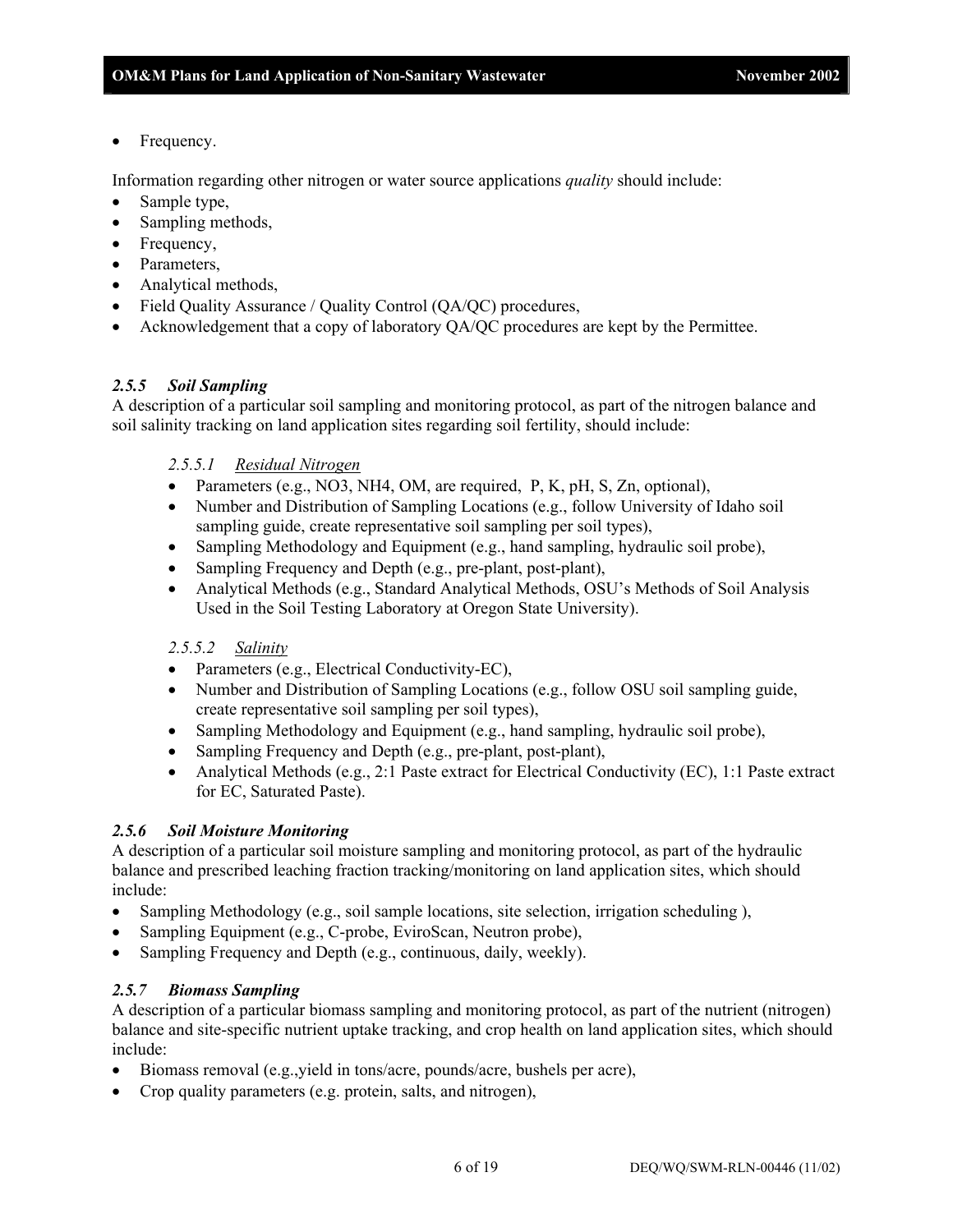- Number and Distribution of Sampling Locations (e.g., random, 1 per acre square),
- Sampling Methodology (e.g., stalk, kernel, hand sample off harvest equipment),
- Sampling Frequency (e.g., during harvest of crop, during crop development),
- Analytical Methods (available on request).

#### *2.5.8 Wastewater Application Monitoring*

A description of site-specific wastewater monitoring protocol out on the land application sites (fields) in regards to irrigation accounting of the wastewater, as part of the hydraulic balance, which in turn helps to determine nutrient (nitrogen) loadings, should include:

- Methodology in how measured (e.g. flowmeters, DEQ approved Methodology),
- Location (e.g. at particular distribution system point representative of particular field)
- Frequency (e.g., as applied, daily).

#### *2.5.9 Land Applied Waste Solids Monitoring*

A description of site-specific waste solids monitoring protocol out on the land application sites (fields) in regards to quantities of the nutrients applied, as part of the nutrient (nitrogen) balance, which in turn helps to determine nutrient (nitrogen) loadings, should include:

- Methodology in how measured (e.g., spreader calculation, inch depth applied),
- Volumes (e.g., pounds/acre, tons/acre),
- Frequency (e.g., daily, monthly, quarterly).

# **2.6 Land Application Management**

#### *2.6.1 Crops*

A description of particular crops grown on the land application sites (fields), which should include:

- List of proposed crops (e.g., all and everything that is planning on growing on land application sites),
- Current OSU Fertilizer Guides (FG)/other approved agronomic rates (e.g., identified FG guides , or submitted scientific literature to be approved with the OM&M Plan),
- Crop nitrogen needs (e.g., OSU total nitrogen numbers, site-specific crop needs that are under the OSU FG, nitrogen numbers according to submitted scientific literature),
- Crop specific typical rooting depths of crops selected,
- Proposed crop water needs (e.g., OSU irrigation planning guide, historic localized crops specific water needs),
- Timing of application (e.g., spring, summer, fall, winter irrigation amounts for seen to be applied),
- Double Cropping (e.g., whether or not the concept to be optimized under land application program),
- List any harvest restrictions due to pathogen issues in the wastewater or wastewater solids (i.e. reclaimed water).

#### *2.6.2 Nitrogen Loading Rates*

A description of what nitrogen constituents will be incorporated into and how the calculations of nitrogen will occur on, the land application sites (fields), should include:

- Nitrogen sources species (e.g., wastewater (WW) *N,* Supplemental Water (SW)*N,* Commercial Fertilizer (CF) *N*),
- Residual Soil  $N$  (e.g., NO<sub>3</sub>-N [through rooting zone], NH<sub>4</sub>-N [first two feet]),
- Other *N*,
- Generic calculations of how loading rates will be determined (residual soil  $N + WWN + SWN + CF$  $N +$  other  $N = #$ , mineralization rate for TKN values),
- Study criteria can be illustrated (e.g., volatilization, de-nitrification, mineralization, etc.).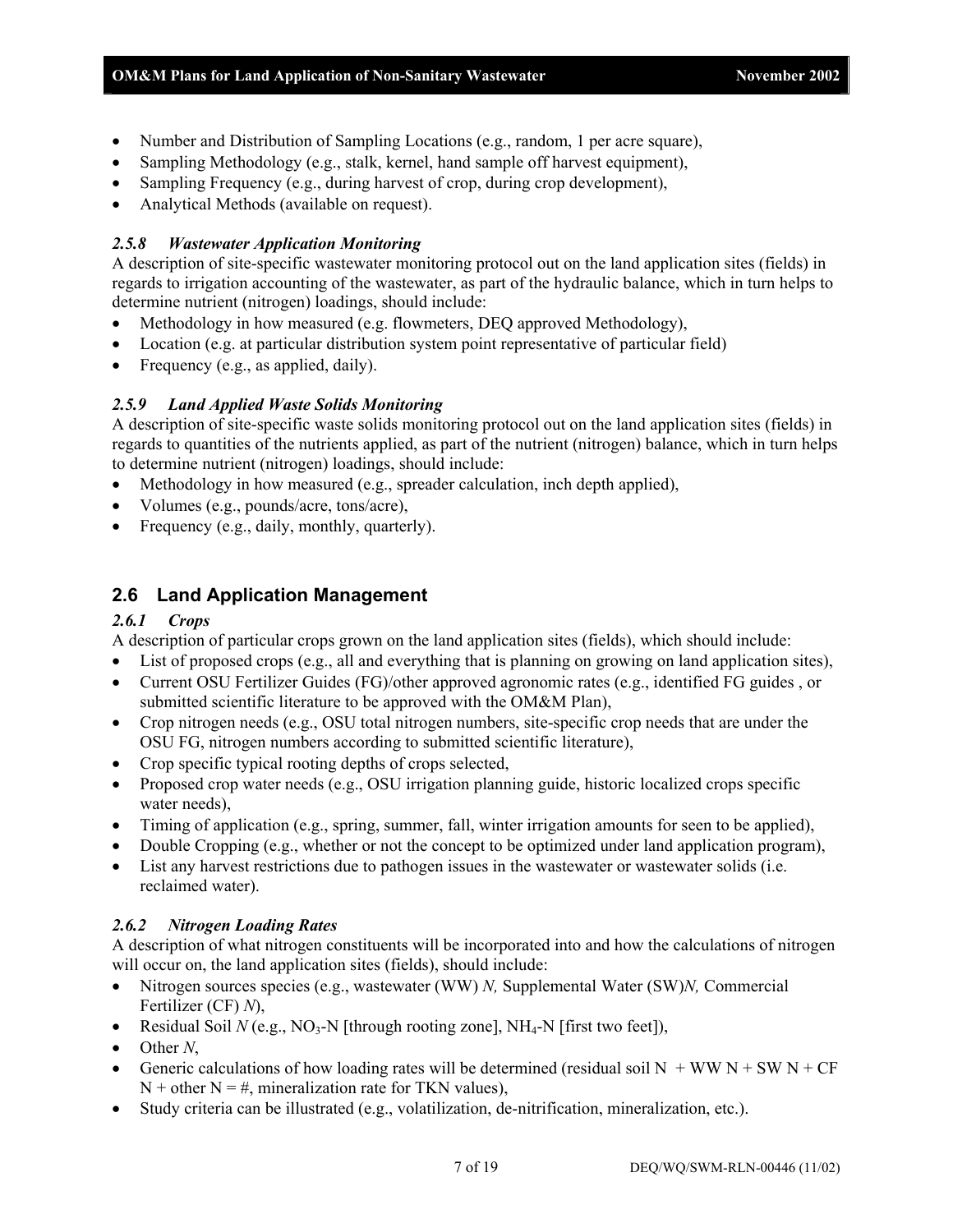#### *2.6.3 Water Balance Calculations*

A description of the total water input, storage and output of the land application system must be provided. The purpose of establishing a water balance is to obtain a net irrigation (i.e., input minus storage minus output) which matches crop water usage. Some, or all, of the following topics could be included in that discussion. Example calculations of hydraulic accounting should be included.

#### *2.6.3.1 Input*

The gross irrigation applied should be described, and may consist of the following:

- Wastewater The amount of wastewater applied is determined by crop specific nitrogen needs. Irrigation logs may be used to document wastewater input.
- Precipitation Precipitation in the vicinity of the land application fields should be accounted for. Rain gauges located onsite and/or regional weather station data may be used precipitation input,
- Supplemental water The additional water needed to match crop water needs. Irrigation logs may be used to document supplemental water input.

#### *2.6.3.2 Storage*

Water storage mechanisms should be described, and may consist of the following:

- Surface Impoundments (e.g., storage lagoons, surge basins, storage ponds) These devices may be used under a variety of situations,
- Soil Storage Calculation (i.e., water retained in the soil column).

#### *2.6.3.3 Output*

Total water output should be described, and may consist of the following:

- Irrigation Efficiency (i.e., the losses accounted for in the distribution systems),
- Evapotranspiration (i.e., the evaporatorative losses from air and soil and crop transpiration),
- Crop water usage (i.e., the amount of water used by proposed crops) Oregon Crop Water Use and Irrigation Requirements by OSU, or Northwest Irrigation Network (NIN),
- Other (e.g., leaching).

#### *2.6.4 Methodology for Evaluating Treatment System Performance Efficiency*

Describe the methodology for evaluating site-specific wastewater treatment on land application sites (fields) in regards to the achievement the nutrient and hydraulic balances, which in turn helps to determine the land application system performance efficiency, which should include:

#### *2.6.4.1 Soil Moisture Movement Evaluation*

Describe the methodology for evaluating site-specific soil moisture on land application sites (fields) in regards to the achievement of maintaining soil water in the rooting zone where it can be best utilized by the crop.

#### *2.6.4.2 Residual Soil Nitrogen Evaluation*

Describe the methodology for evaluating site-specific soil nitrogen residual on land application sites (fields) in regards to the achievement being able to determine treated amounts of applied nutrients and to determine the land application system treatment performance efficiency and contingency planning for crop rotations.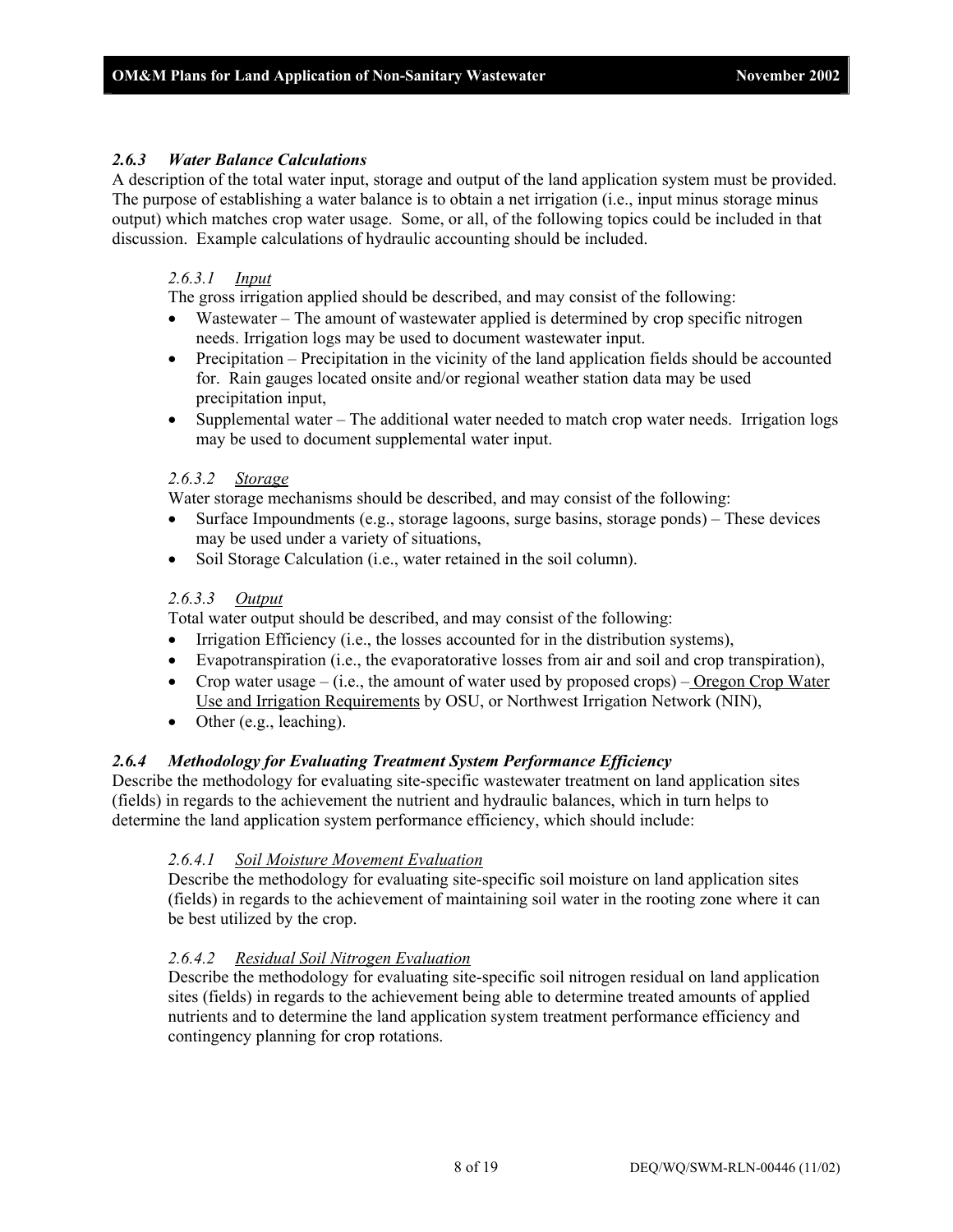#### *2.6.4.3 Residual Soil Salinity Evaluation*

Describe the methodology for evaluating site-specific soil salinity and fertility on land application sites (fields) in regards to the achievement of maintaining a soil medium that will support a viable crop and nutrient uptake, thus treatment.

#### *2.6.4.4 Biomass Removal Evaluation*

Describe the methodology for evaluating site-specific nutrient removal on land application sites (fields) in regards to the achievement of crop health and nutrient balance to determine the land application system performance efficiency and contingency nutrient uptake planning.

#### *2.6.5 Other BMPs to Meet Permit Requirements*

A description of specific best management practices (BMPs) on land application sites (fields) in regards to the achievement of meeting permit requirements. The following may be included:

- Weed and pest control (e.g., general methods of control, fumigants),
- Runoff prevention measures (e.g., berms, irrigation controls, application timing),
- Soil erosion control (e.g., winter cover crops, watering during windstorms),
- Soil amendments (e.g., lime, sulfur, and potash).

#### *2.6.6 Land Application System Maintenance of Mechanical Integrity*

A description of standard operating and maintenance procedures of maintaining site-specific equipment throughout the land application distribution systems available at the facility, which could potentially include:

- Types of systems to be checked (e.g., pipelines, valves, irrigation equipment, nozzles),
- Frequency of system checks (e.g., daily, weekly, biannually),
- Method of determining integrity (e.g., manufacturer recommendations),
- Corrective actions (e.g., may include DEQ approved replacement in kinds, and approved standard schematics/plans).

# **2.7 Record keeping**

A description of the record keeping as to site-specific land application program environmental monitoring activities, which should include:

- Where monitoring records will be kept and by Whom (i.e., permittee),
- Types of records (this should be site specific logs, field sheet, wastewater lab analysis, wastewater flow records, soil sampling results, etc. ).

# **2.8 OM&M Plan Updates**

WPCF permits require updates to the Comprehensive OM&M Plan to describe future planned land application activities. These updates occur at least annually and are submitted to DEQ by a date identified in the permit. The requirement for submittal of OM&M Plan Updates should be acknowledged in the Comprehensive OM&M Plan. The contents of OM&M Plan Updates are described in Part 3 of this document.

# **2.9 Annual Reports**

WPCF permits require annual reports describing the actual land application activities that occurred the previous year. These reports occur annually and are submitted to DEQ by a date identified in the permit. The requirement for submittal of Annual Reports should be acknowledged in the Comprehensive OM&M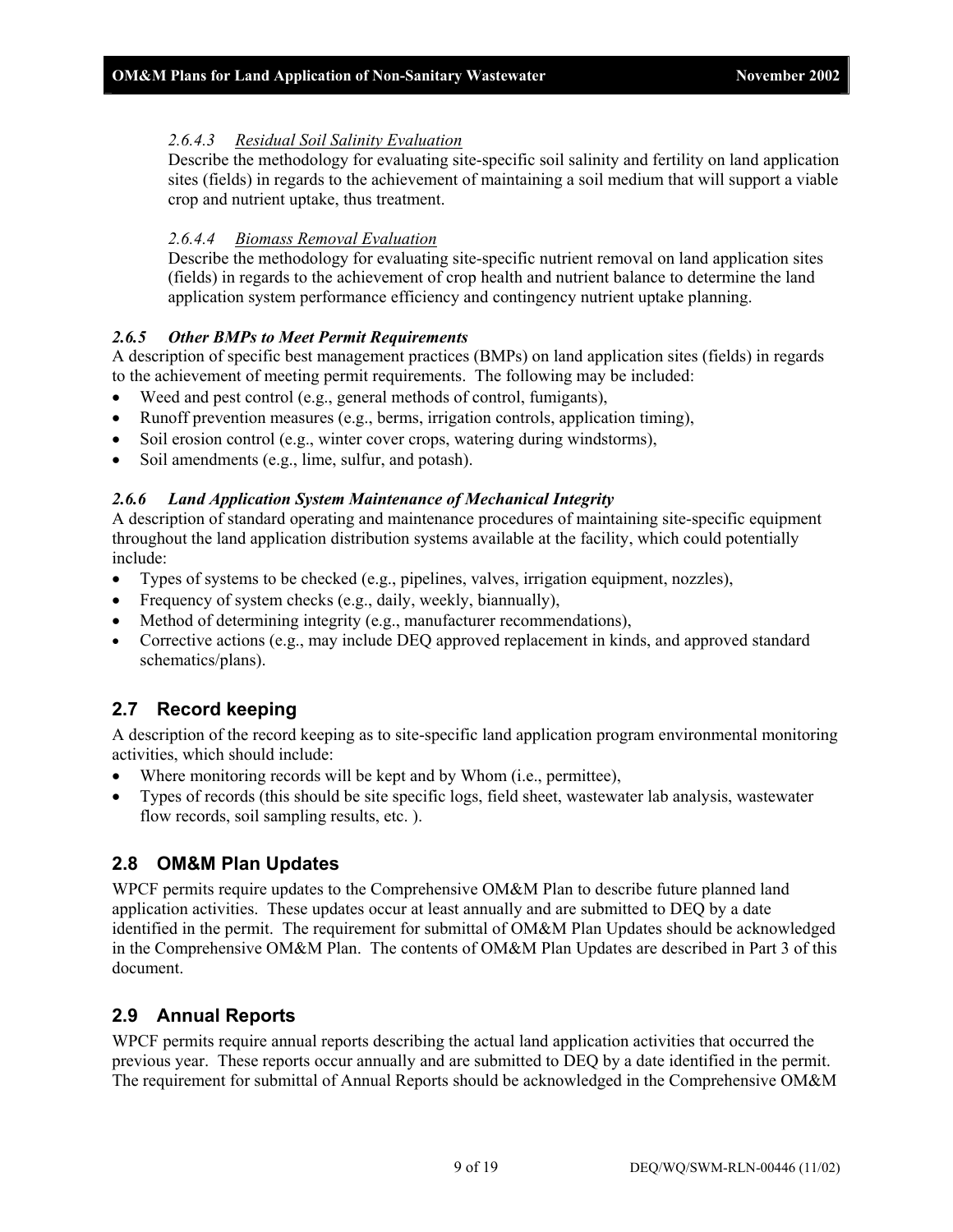Plan. In addition, the format of the Annual Reports should be identified in the Comprehensive OM&M Plan. The contents of the Annual Reports are described in Part 4 of this document.

# **2.10 Contingency Plan for Prevention and Handling of Spills and Unplanned Discharges**

In accordance with Schedule D (Special Conditions) of a WPCF permit, a contingency plan for prevention and handling of spills and unplanned discharges is required. This plan can be either a part of the Comprehensive OM&M Plan or a separate document. The contents of the plan could include:

- Early detection methods (e.g., pipeline/pumping stations/storage lagoon indicator equipment, actions of correction, employee training),
- Standard operating procedures (i.e., SOP's for distribution equipment)
- Spill response actions (e.g., stop uncontrolled wastewater flow, contain, contact DEQ, written report),
- Map of land application sites (e.g., Geographical Information System [GIS] which illustrates fresh water bodies, field boundaries, potential spill sites, fresh water wells),
- Emergency call list (e.g., responsible employees, environmental agencies, drilling/pump repair companies).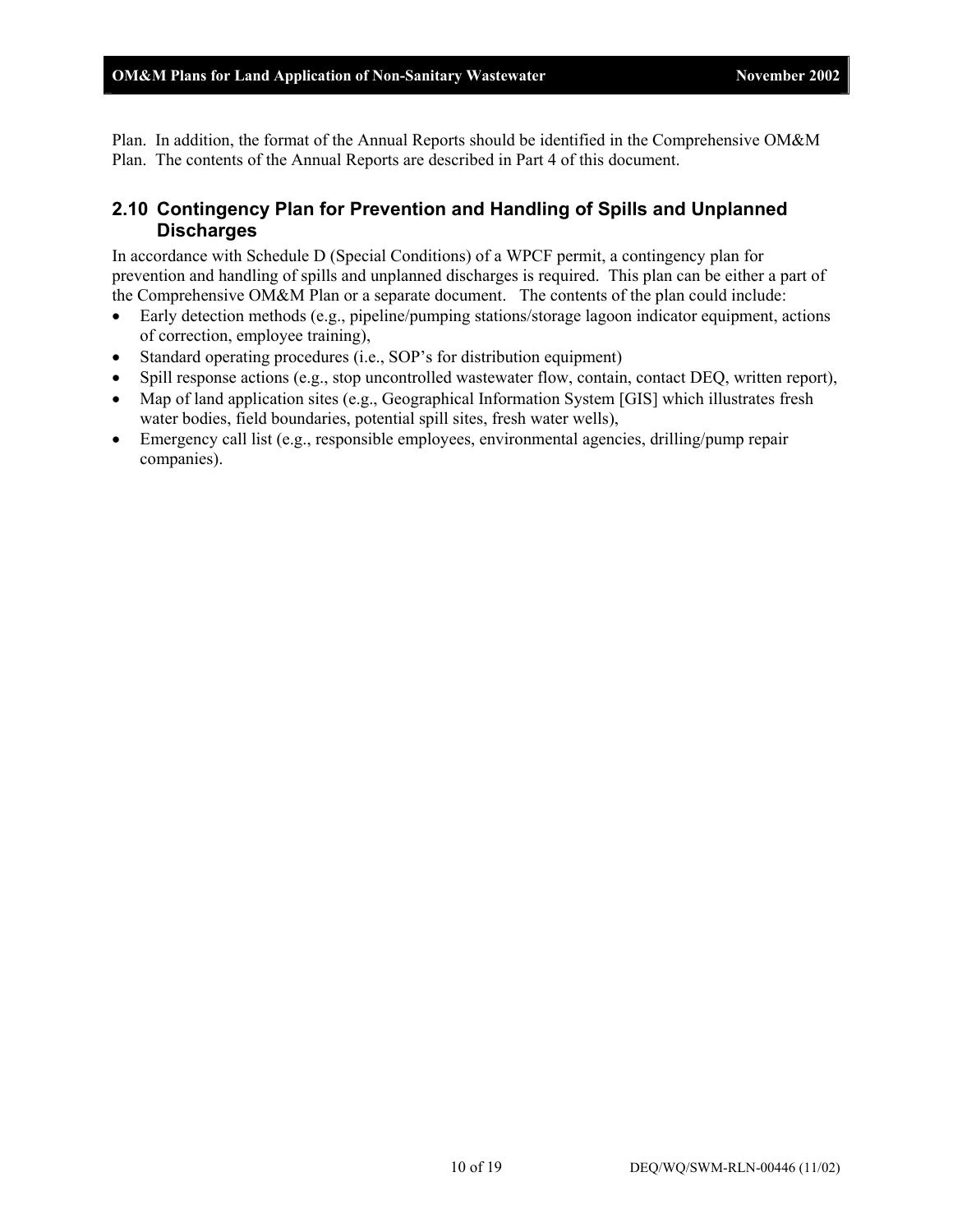# **PART 3 OM&M PLAN UPDATES**

# **3.1 Introduction**

In accordance with WPCF or NPDES permit Schedule C, OM&M Plan Updates are generally required annually. The Updates should include a description of the Wastewater Treatment System Modifications and Land Application System Modifications. These topics are discussed in detail in the following sections.

### **3.2 Wastewater Treatment System Modifications**

A description of anticipated wastewater treatment system modifications from the Comprehensive OM&M Plan should include, at a minimum, the following information:

- Changes that affect wastewater quantity or quality,
- Changes that affect waste solid quantity or quality,
- Any plan approval letter from DEQ to construct, install or modify any disposal system, treatment works, sewerage system or common sewer. The date of approval and name of reviewing engineer should also be identified (See attached DEQ Memo), and
- Proposed changes in monitoring (e.g., type, location, frequency, etc.).

Until written approval by DEQ is received, operations should occur in accordance with the last DEQapproved Comprehensive OM&M Plan or OM&M Plan update. **If the facility is not proposing changes to their approved OM&M Plan, a letter stating that will suffice for the annual update.** 

# **3.3 Land Application System Modifications**

A description of anticipated land application system modifications from the Comprehensive OM&M Plan should include, at a minimum, the following information when applicable:

- Adding or removing land application acreage on pre-approved ground,
- Proposed changes in crop rotations and associated nitrogen balance and water balance
- Permanent land subtraction and/or addition; List of total acreage (i.e., land applied to in the past and/or will be applied to in the future within the approved land application site).
- List of proposed crops and associated rooting depths that have not yet been approved and associated documentation of proposed agronomic rates (e.g., OSU fertilizer guide or other scientifically supported agronomic rate),
- A map indicating where the wastewater and/or waste solids are to be applied, and
- Proposed changes in monitoring (e.g., type, location, frequency, etc.).

Until written approval by DEQ is received, operations should occur in accordance with the last DEQapproved Comprehensive OM&M Plan or OM&M Plan update. Written approval from DEQ is not required for changes in rotations of pre-approved crops.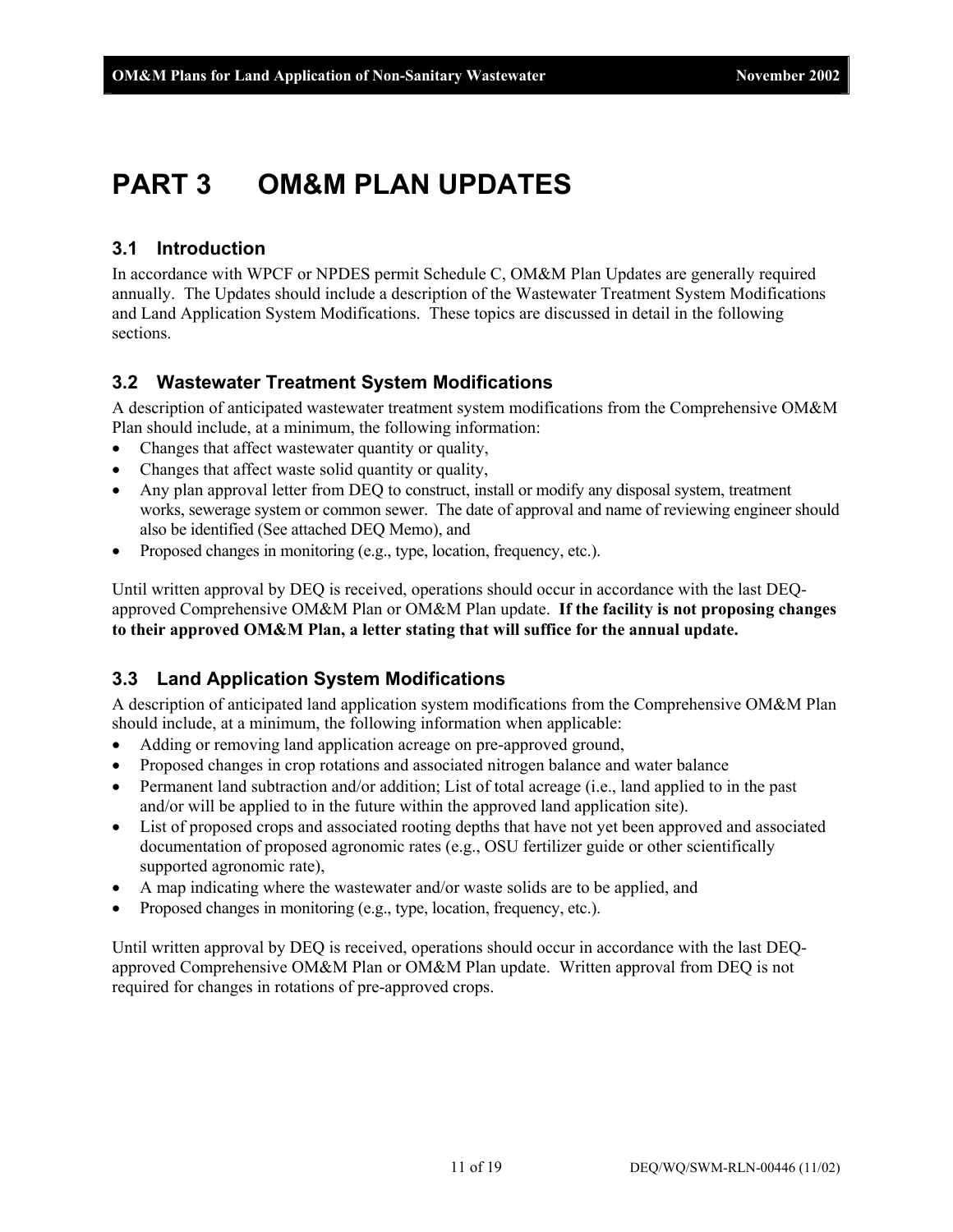# **PART 4 ANNUAL REPORTING**

# **4.1 Introduction**

In accordance with WPCF or NPDES permit Schedule C, Annual Reports are required. The Annual Reports should include a description of the wastewater data, field performance reporting and analysis, and land applied waste solids or waste byproduct report and analysis. The annual report should provide a written summary and evaluation of the previous year's land application activities indicating how well the system was managed relative to hydraulic and nutrient balances, and salts. The report should identify issues and how they were corrected or will be corrected. Example tables summarizing wastewater data (Example Table 1) and Field Performance Report (Example Table 2) are attached for reference. The types of information reported to DEQ are discussed below.

# **4.2 Wastewater Data**

Wastewater data could be summarized in a Table such as Example Table 1 and should include:

- Monthly or other specified frequency wastewater quantity and quality values (e.g., gallons and concentrations), and
- Annual wastewater quantity and quality values (e.g., gallons and concentrations).

### **4.3 Field Performance Reporting and Analysis**

Information on the performance of each land application field can be summarized in Tables such as Example Table 2 and should include:

- Acreage of each field,
- Crop type(s) for each field,
- Crop nitrogen need (OSU or other DEO approved Agronomic rate),
- Pre-plant soil residual nitrogen (lbs./acre) in rooting zone,
- Post-plant soil residual nitrogen (lbs./acre) in rooting zone,
- Adjusted crop nitrogen needed (crop requirement minus soil residual nitrogen in pre-plant sample),
- Monthly nitrogen concentration in wastewater (lbs./inch),
- Crop water need/requirement (inches/acre),
- Hydraulic inputs: (i.e., wastewater, supplemental fresh water, precipitation, and total inputs (in/acre)),
- Wastewater nitrogen applied (lbs./acre),
- Nitrogen component of commercial fertilizer applied (lbs./acre),
- Total nitrogen applied (lbs./acre),
- Harvest yield, indicating how healthy the crop performed (e.g., tons/acre), and
- Crop nitrogen uptake/removal from harvest data (lbs. /acre).

Additional information (included in summary tables or discussed in written form) could include:

- Identification of whether or not nitrogen was under applied or over applied according to approved agronomic rates from either a comprehensive OM&M Plan or approved OM&M Update,
- Identification of whether or not nutrient and water balances were achieved,
- Unaccounted for nitrogen,
- Treatment system efficiency,
- Soil electric conductivity (E.C.) reported in (mhos/cm) endured by each crop,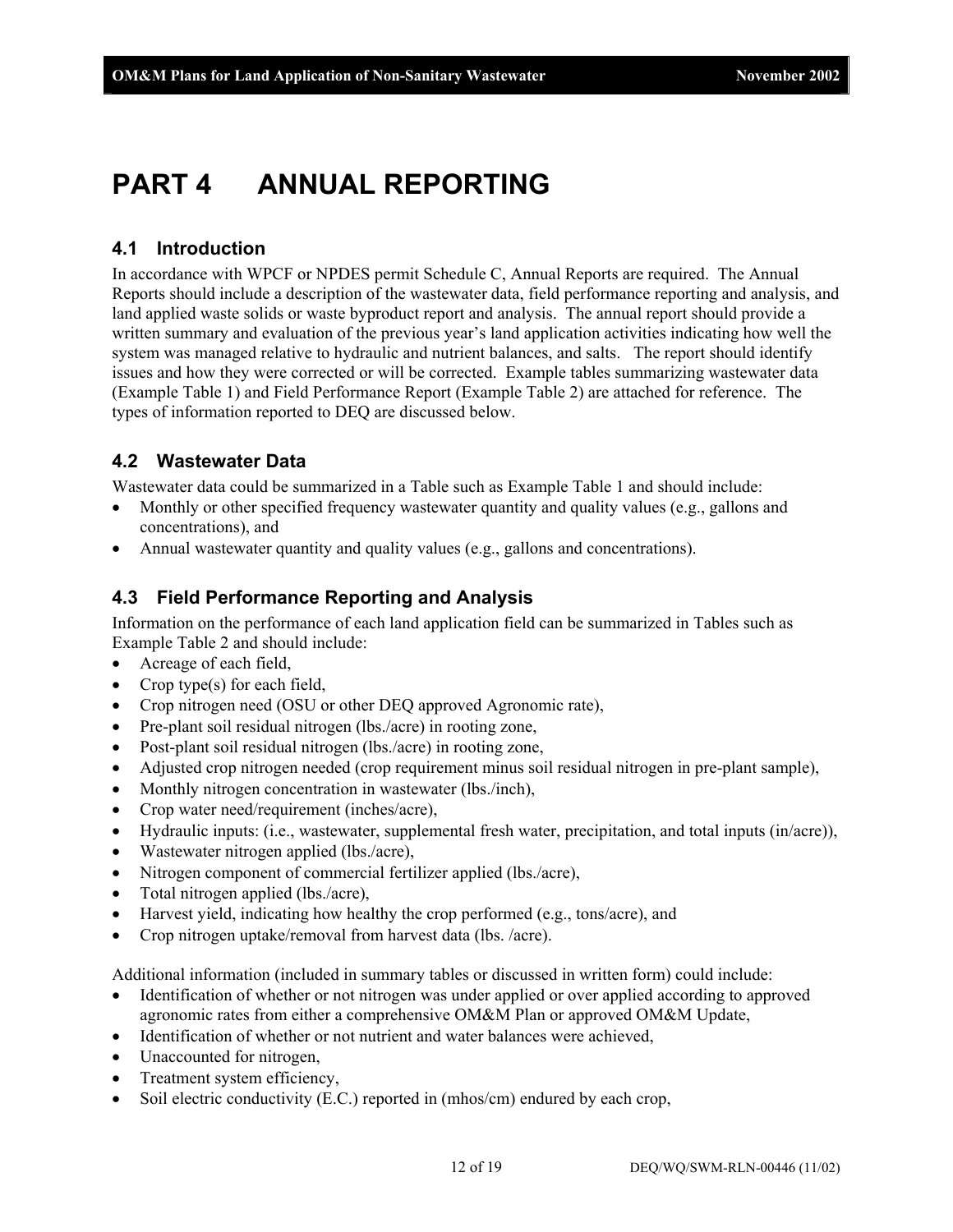- Pre-crop soil salinity (E.C.) in rooting zone,
- The approved OM&M Plan or Update leaching fraction (inches), if applicable,
- Actual leaching that occurred (inches), if applicable,
- Comparison of approved versus actual leaching fractions, and
- Post-crop salinity (E.C.) for those who did leach according to the approved leaching fraction to determine the current soil conditions regarding salinity, if applicable.

Unless previously approved by DEQ, fields not used in the land application program during the reporting year should not be excluded from the Annual Report.

# **4.4 Land Applied Waste Solid or Waste Byproduct Report and Analysis**

Information on the waste solid or waste byproduct land applied on each field could be summarized in Tables such as Example Table 3 and should include:

- Location of application (e.g., "Field 5" or "southwest corner of circle 5"),
- Acreage,
- Approved agronomic rate (rangeland, native grasses, etc.),
- Time frame applied (e.g., quarterly),
- Pre-application soil residual nitrogen for rooting zone (lbs./acre),
- Waste solids/byproduct characterization analysis data,
- Volume/acre (i.e. tons/acre),
- Nitrogen applied (lbs./acre),
- A map of where the process wastewater or waste solids were land applied.

Additional information (included in summary tables or discussed in written form) could include:

- Identification of whether or not nitrogen was under applied or over applied to approved agronomic rates from either a comprehensive OM&M Plan or approved OM&M Update,
- Identification of whether or not a nutrient balance was achieved,
- Unaccounted for nitrogen, and
- Treatment system efficiency.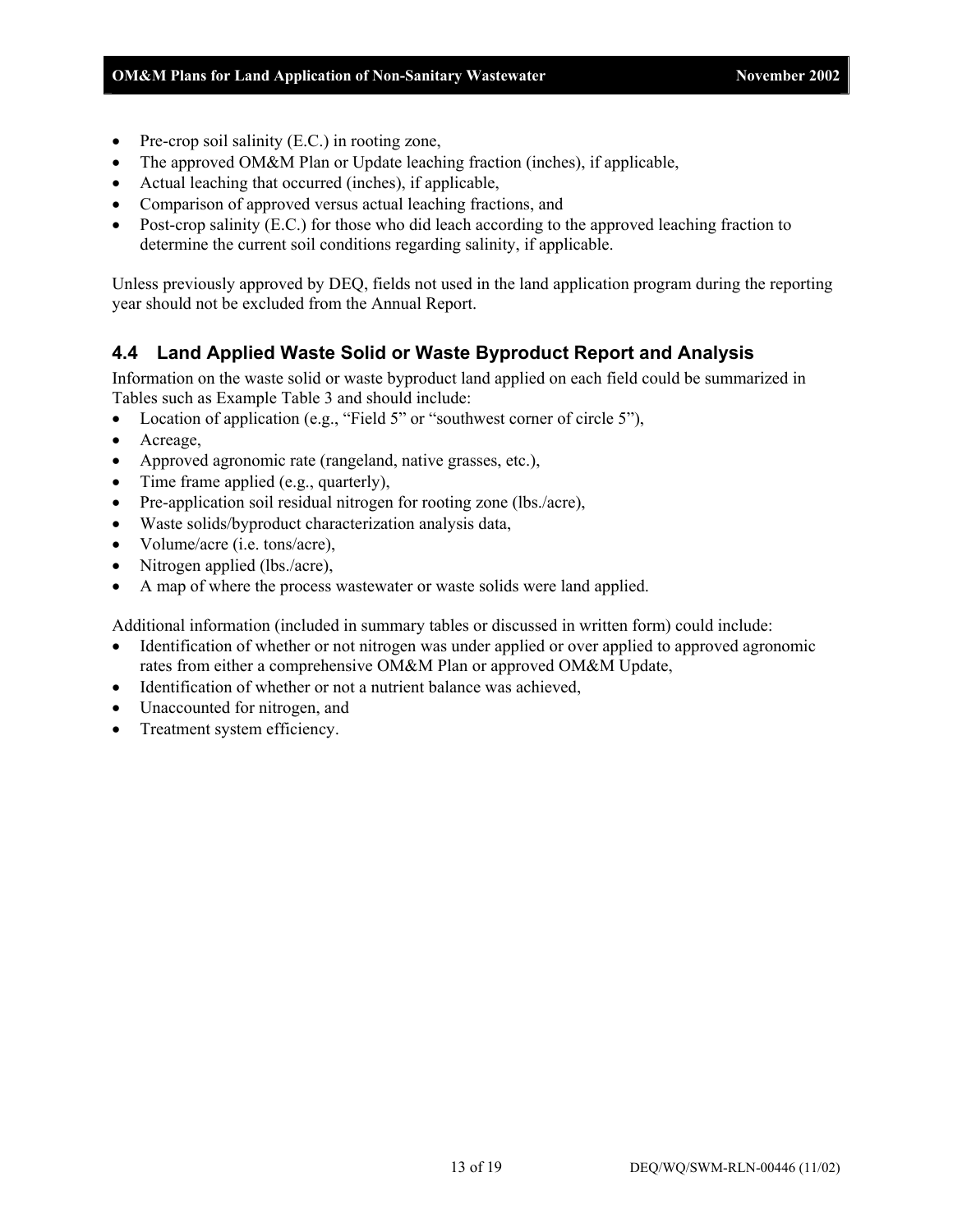# **PART 5 SPILL REPORTING**

# **5.1 Introduction**

All spills or unplanned discharges must be stopped, contained, and cleaned up. Reporting activities are required for "significant" events. Significant events are described in Section 5.2. Reporting requirements are described in Section 5.3.

### **5.2 Significant Events Requiring Reporting**

The following events require reporting as detailed in Section 5.3: Uncontrolled wastewater flow including:

- Pipeline failures,
- Manhole failures,
- Wastewater treatment equipment failures (including clarifiers/DAF's) that are not self contained,
- Irrigation distribution systems failures, or
- Irrigation distribution system containing wastewater that has a catastrophic event, such as "crashing". "wrapping itself around", etc.
- Discharges of wastewater that occur in waters of the State (e.g., "end gun" deposition into waters of the State, wastewater runoff into surface water bodies), and
- A lagoon liner failure.

Regular maintenance events are not required to be reported. Regular maintenance events could include:

- leaky valves/pump bearings,
- nozzle blowout,
- nozzle clogging,
- drop tube blowout,
- pinhole/fissure leaks on irrigation distribution systems that will be corrected the next time the system is off, and
- irrigation distribution system-regular maintenance.

# **5.3 Spill Reporting Requirements**

In the event of a spill or unplanned discharge, the following reporting activities are required:

- Immediate verbal notification of the event to  $DEQ<sup>1</sup>$ ,
- Detailed written report submitted to DEQ within five days. The report must include: breakdown description, actual quantity and quality of waste discharge(s), corrective action, steps taken to prevent a recurrence, and any other pertinent information.

The format of the detailed written report is the choice of the permittee. The content of the detailed written report could include, but is not necessarily limited to, the following:

• What happened (e.g., pipe failure),

 $\overline{a}$ 

- When the event occurred (e.g., date, time frame of occurrence),
- Where the event occurred (e.g., farm, field, ditch, distribution system),
- Why the event occurred (e.g., water hammer)

 $<sup>1</sup>$  In this context, notification is as soon as possible, not to exceed 24 hours, is considered immediate notification.</sup>